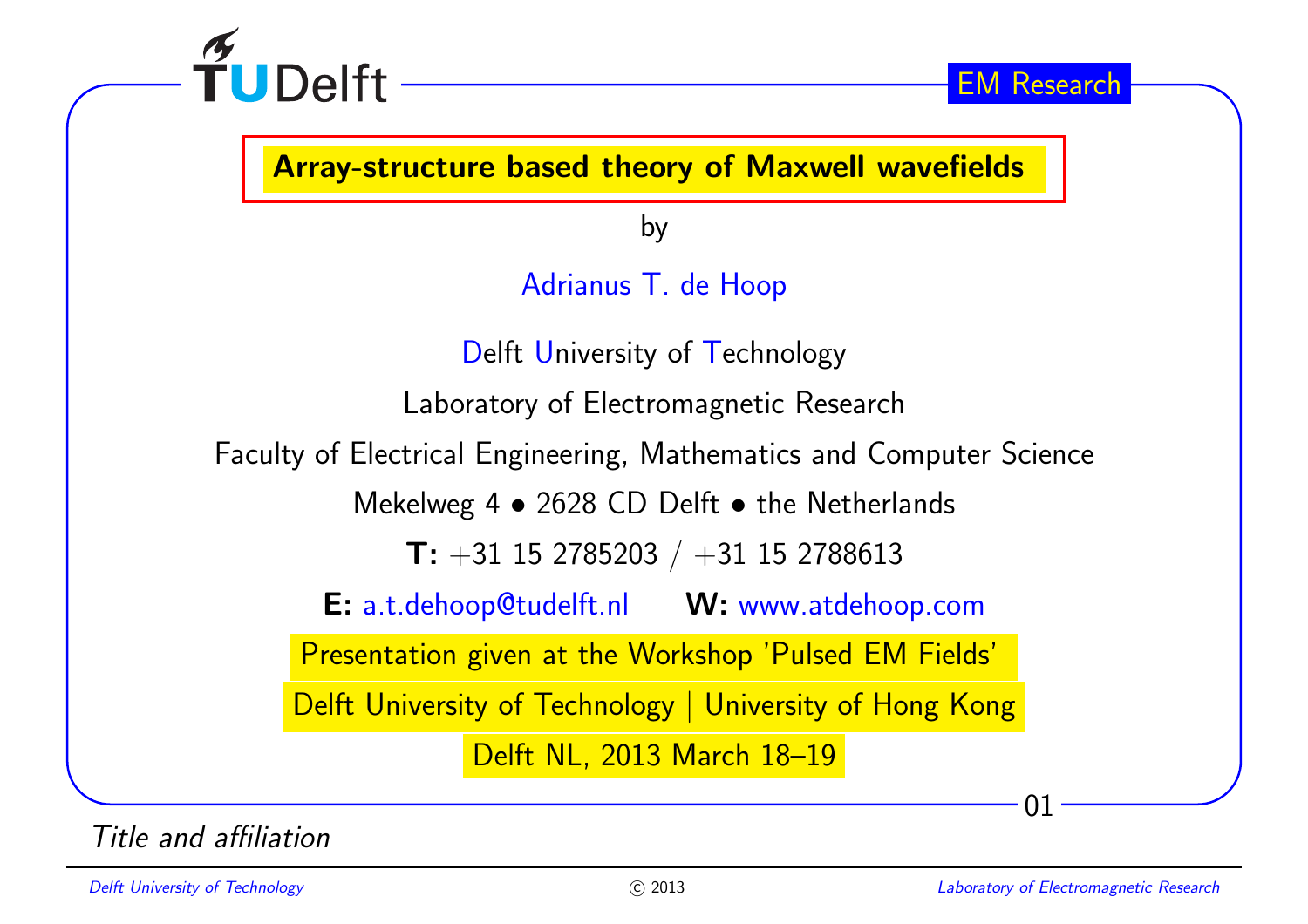

### Synopsis:

- $\bullet$  Wavefield arrays in  $(N+1)$ -spacetime, Operations on arrays
- $\bullet$  The observer in  $(N+1)$ -spacetime, Subscript notation, summation convention
- Intensive field quantities, extensive field quantities, source quantities
- $\bullet$  EM field equations (Maxwell), field/source compatibility relations
- Causality, constitutive relations
- Energy balance, Balance of momentum
- Radiation from sources
- Wavefield reciprocity (time-convolution, time-correlation)
- Conclusion

### **Synopsis**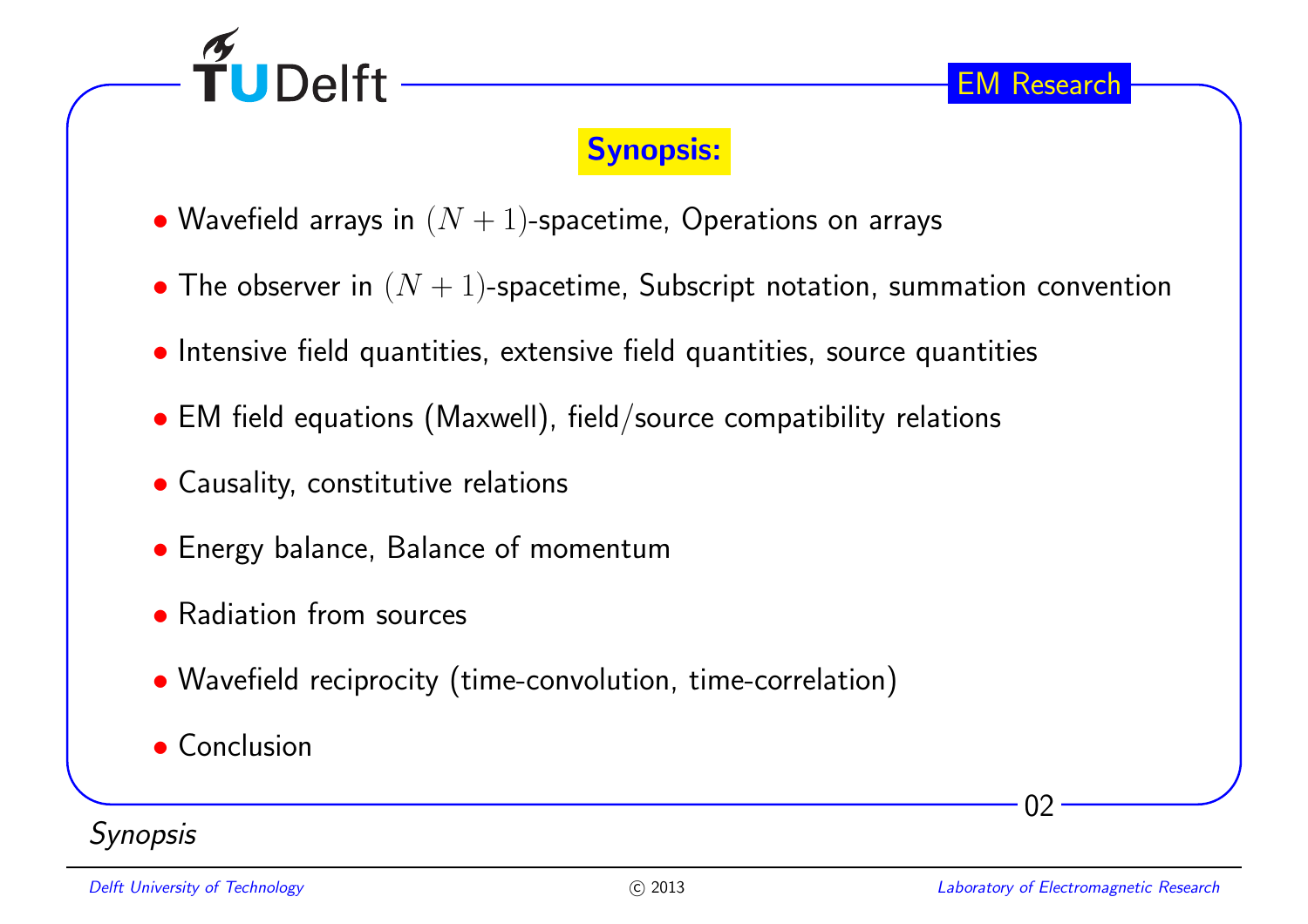

Operations on wavefield arrays in  $(N\!+\!1)$ -spacetime  $\mathbb{R}^N\times\mathbb{R}$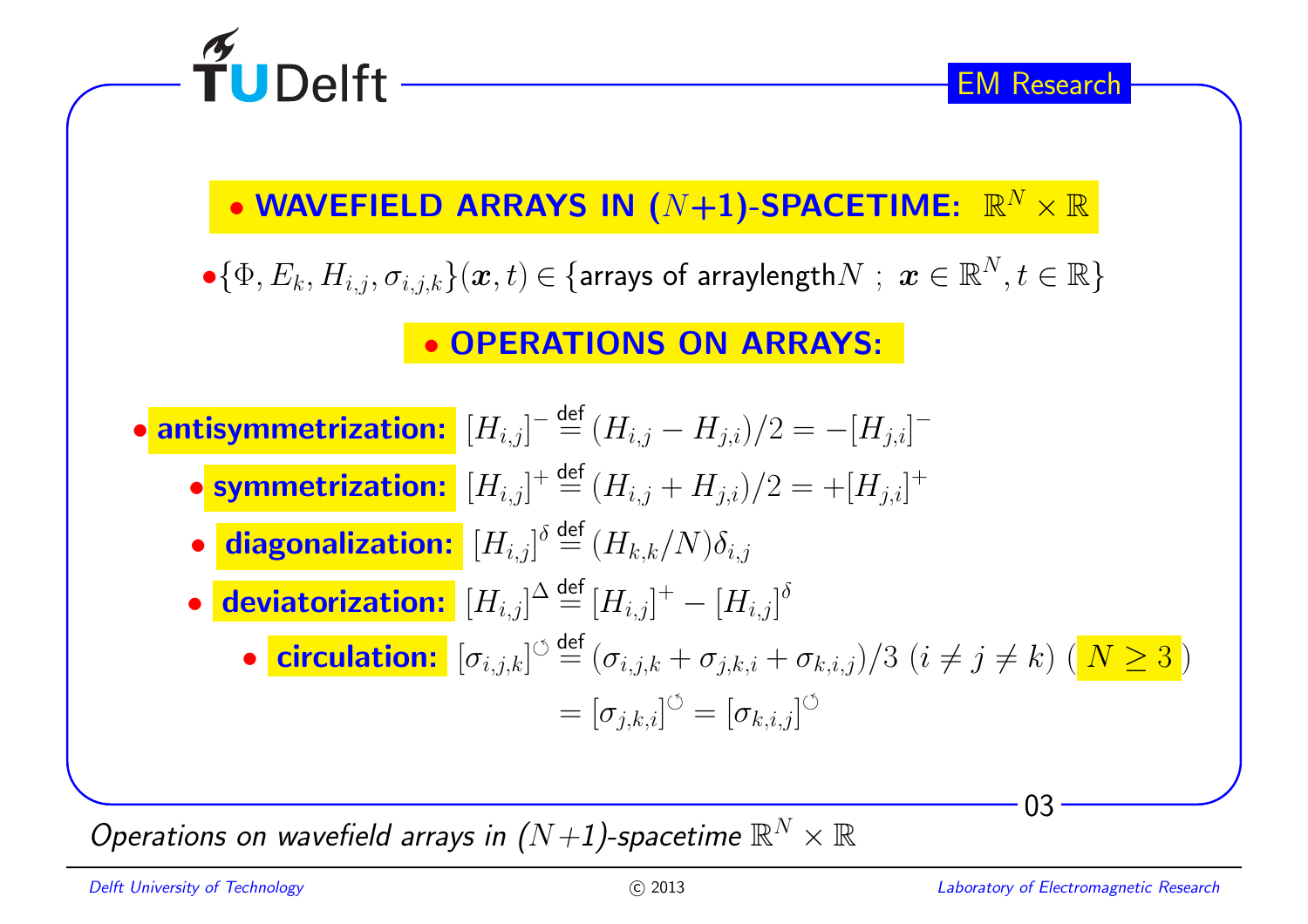

Wavefield arrays in  $(N+1)$ -spacetime  $\mathbb{R}^N\times\mathbb{R}$  (Properties)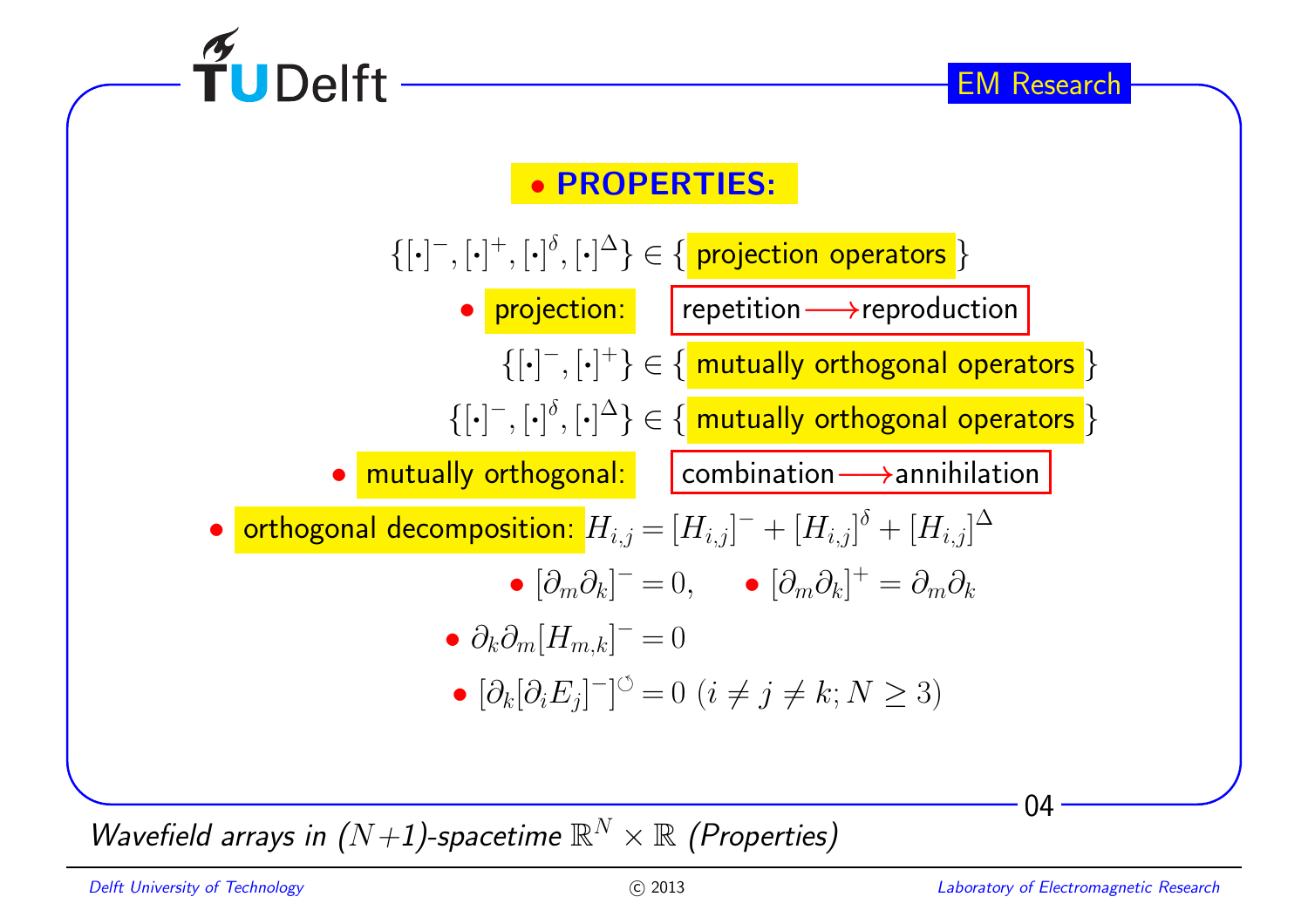

affine (Weyl)

•  $(3 + 1)$ -spacetime  $\mathbb{R}^3 \times \mathbb{R}$ ,  $(x \in \mathbb{R}^3, t \in \mathbb{R})$ : metric  $(Einstein)$ 

 $\overline{R^3}$ : • HOMOGENEOUS • ISOTROPIC:  $\implies$  Relativity



EM fields in (affine)  $(3 + 1)$ -spacetime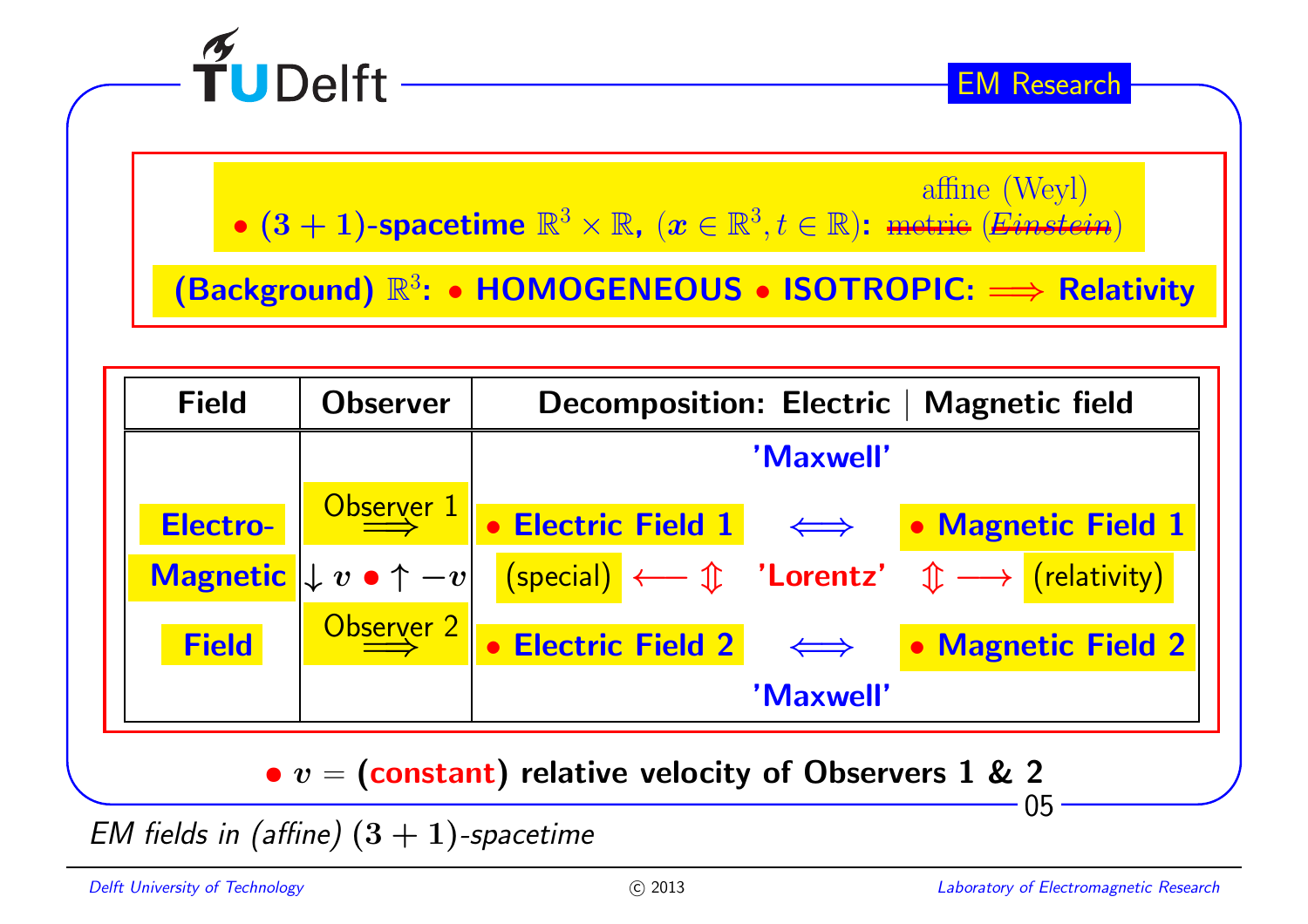

 $\bullet$ Einstein: All macroscopic <sup>p</sup>hysical wavefields are tensorial in nature

 $\bullet$  Tensor of rank  $p$  in  $\mathbb{R}^N \colon p\text{-}\mathbf{d}$  array of lengths  $\_\_\_N \times \_\_\_N \times N$  $(p = 0, 1, 2, 3, ...)$ 

• SUBSCRIPT NOTATION: 
$$
(m, n = 1, \ldots, N)
$$

- $\bullet$   $\boldsymbol{x} \rightarrow x_m$  : position (1-d array)
- $\bullet$   $\partial_m = \partial / \partial x_m$  : spatial derivative (1-d array)
- $\bullet$   $\partial_mx_n=\delta_{m,n}$  : Kronecker array (2-d unit array)

$$
(\bullet \ \delta _{m,n}=1 \text{ if } m=n, \ \bullet \ \delta _{m,n}=0 \text{ if } m\neq n)
$$

• SUMMATION CONVENTION (repeated subscripts):

$$
\bullet \delta_{p,n}\delta_{n,q} = \sum_{n=1}^{N} \delta_{p,n}\delta_{n,q} = \delta_{p,q}
$$

$$
\bullet \delta_{m,m} = \sum_{m=1}^{N} \delta_{m,m} = N
$$

Array (Weyl) structure of Maxwell wavefields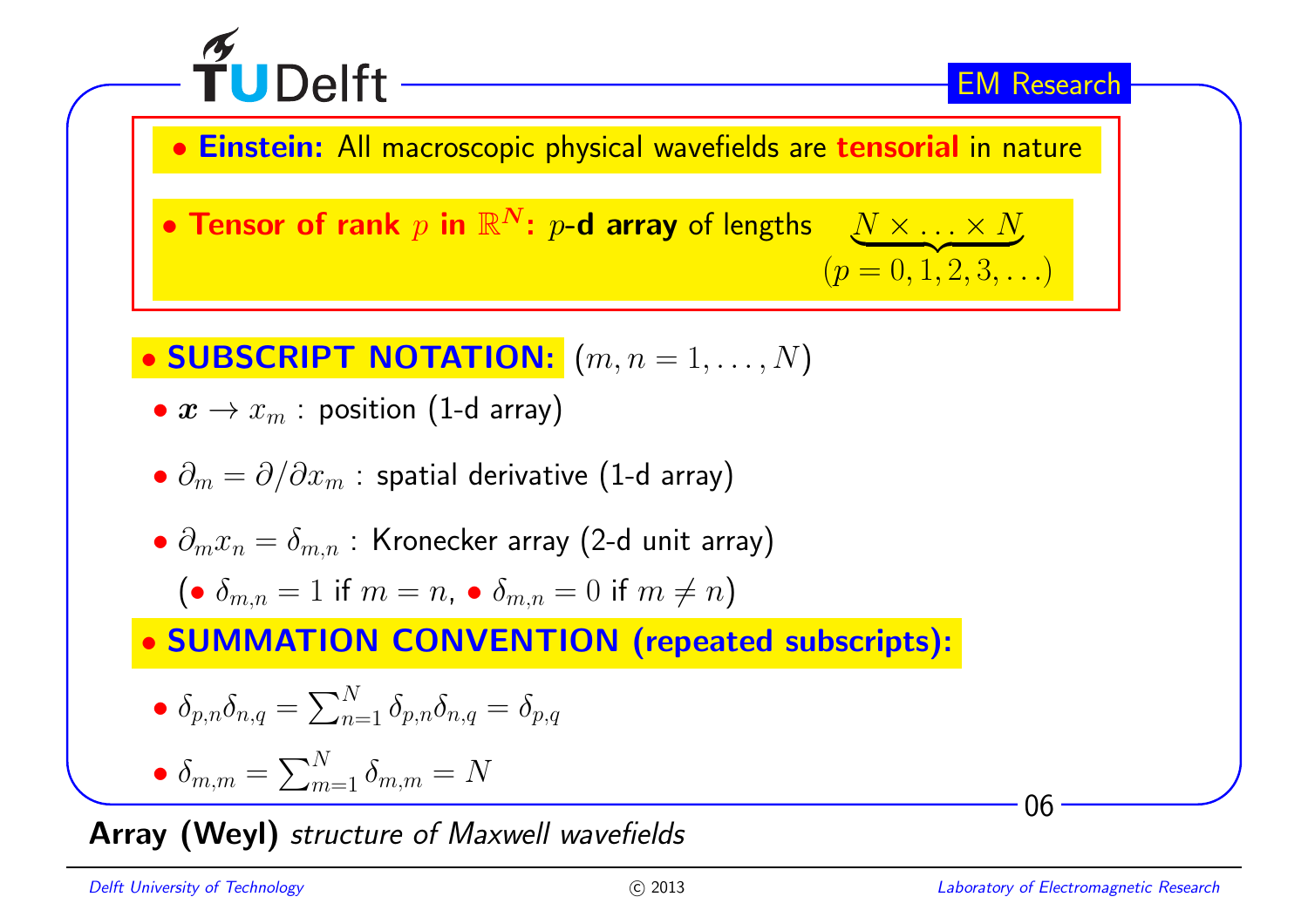

|                 | <b>Intensive</b>             | <b>Extensive</b>             | <b>Source</b>                |
|-----------------|------------------------------|------------------------------|------------------------------|
|                 | field quantity               | field quantity               | quantity                     |
|                 | 'field strength'             | 'flux density'               | 'volume density of'          |
|                 |                              |                              | 'current'                    |
| <b>Electric</b> | $E_k$                        | $D_k$                        | $J_k$                        |
| <b>Magnetic</b> | $[H_{i,j}]^- = -[H_{j,i}]^-$ | $[B_{i,j}]^- = -[B_{j,i}]^-$ | $[K_{i,j}]^- = -[K_{j,i}]^-$ |
|                 | 'PRODUCT'                    | 'PRODUCT'                    |                              |
|                 | $S_m = [H_{m,k}]^{-} E_k$    | $G_i = [B_{i,j}]^{-}D_i$     |                              |
|                 | area density of              | volume density of            |                              |
|                 | <b>EM</b> power flow         | <b>EM wave momentum</b>      |                              |

•  $\{E_k, D_k, J_k\}$  (1-d),  $\{[H_{i,j}]^-,[B_{i,j}]^-,[K_{i,j}]^-\}$  (2-d anti-symmetric)

Maxwell (EM) wavefield and source quantities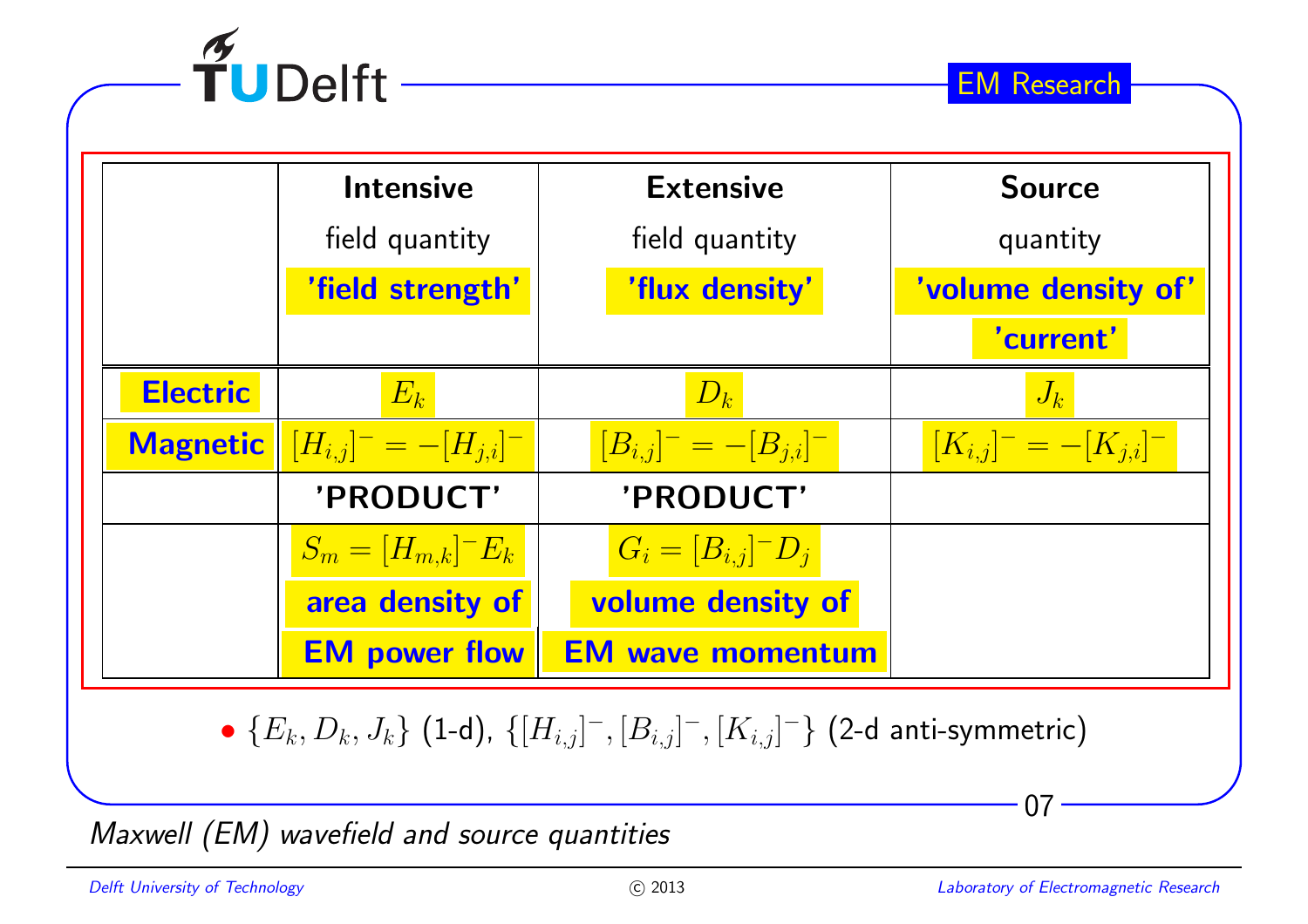

 $\bullet$ • WAVEFIELDS: • Changes in space  $\left(\frac{\partial_m}{\partial n}\right) = \partial/\partial x_m$ ) counterbalance

 $\bullet$  Changes in time  $(\left|\partial_t\right|=\partial/\partial t)$ 

EM field equations (Maxwell)

$$
\bullet \ \boxed{\partial_m \left[H_{m,k}\right]^- + \boxed{\partial_t D_k = J_k \text{ (Maxwell 1)}}
$$

$$
\bullet \left[ \partial_i E_j \right]^- + \left[ \partial_t [B_{i,j}]^- = [K_{i,j}]^- \right] \text{ (Maxwell 2)}
$$

# • FIELD/SOURCE COMPATIBILITY RELATIONS:

$$
\bullet \left[ \partial_k \partial_m [H_{m,k}]^- = 0 \right]
$$

$$
\implies \bullet \bigg(\partial_t (\partial_k D_k) = \partial_k J_k
$$

$$
\begin{aligned}\n\bullet \left[ \partial_k [\partial_i E_j]^{-} \right]^{ \circlearrowleft} &= 0 \ (i \neq j \neq k; N \geq 3) \\
\implies \bullet \quad \frac{\partial_t [\partial_k [B_{i,j}]^{-} ]^{ \circlearrowleft} }{ \partial_t [B_{k,j}]^{-} ]^{ \circlearrowleft} } &= \left[ \partial_k [K_{i,j}]^{-} \right]^{ \circlearrowleft} (i \neq j \neq k; N \geq 3)\n\end{aligned}
$$

EM field equations and field/source compatibility relations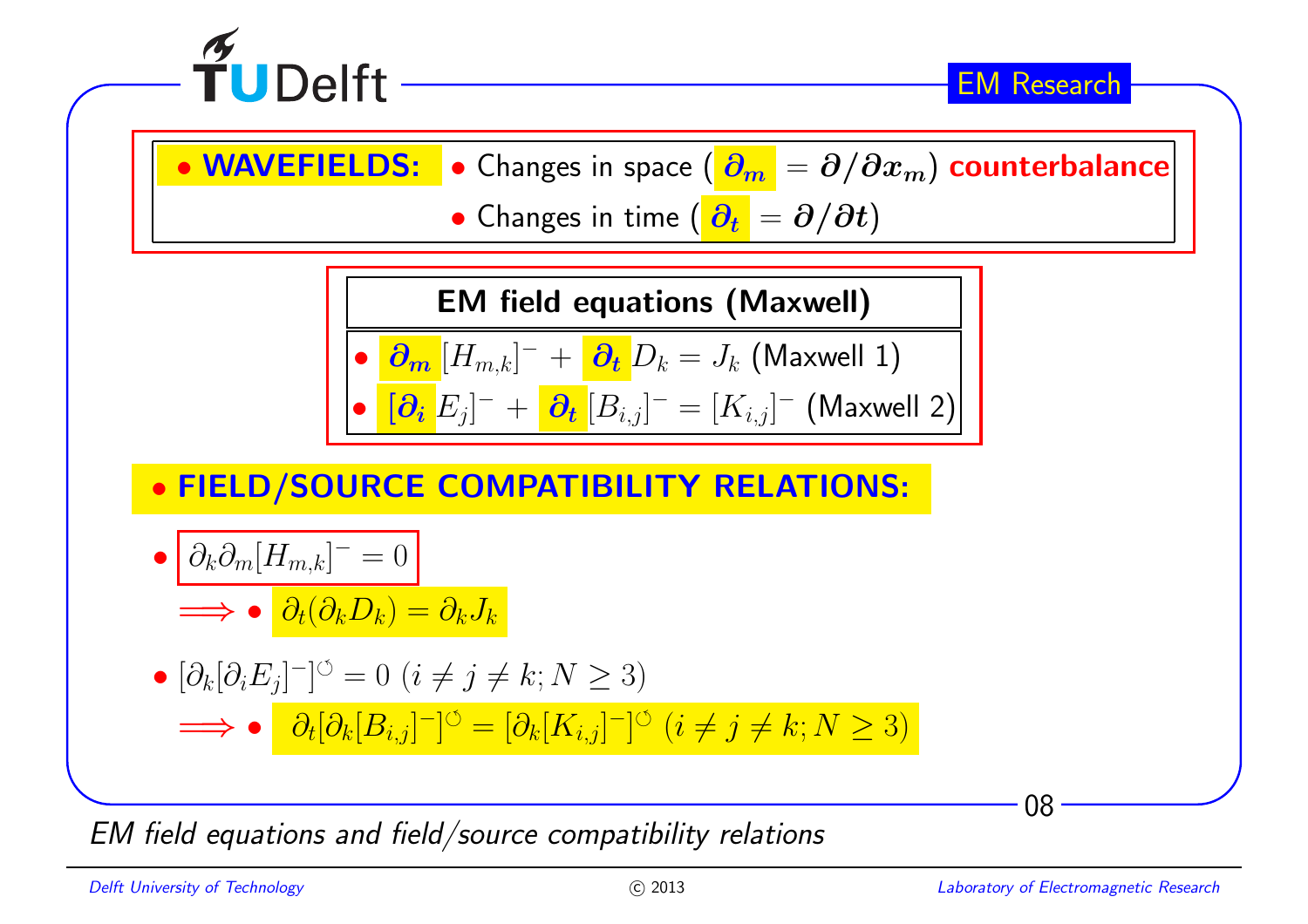

 $\bullet$ VOLUME DENSITY OF ELECTRIC CHARGE:

$$
\bullet \left[ \rho \stackrel{\text{def}}{=} -\partial_t^{-1} \partial_k J_k \right] \quad \text{(0-d array)}
$$

=⇒ $\partial_k D_k = -\rho$ 

 $\bullet$ VOLUME DENSITY OF MAGNETIC CHARGE:

$$
\bullet \boxed{\sigma_{k,i,j} \stackrel{\text{def}}{=} -\partial_t^{-1} [\partial_k [K_{i,j}]^-]^{\circ} \ (i \neq j \neq k; N \geq 3)}
$$

(completely antisymmetric 3-d array)

$$
\implies \bullet \left[ \partial_k [B_{i,j}]^- \right]^\circlearrowleft = -\sigma_{k,i,j} (i \neq j \neq k; N \geq 3)
$$

Volume densities of electric and magnetic charge

09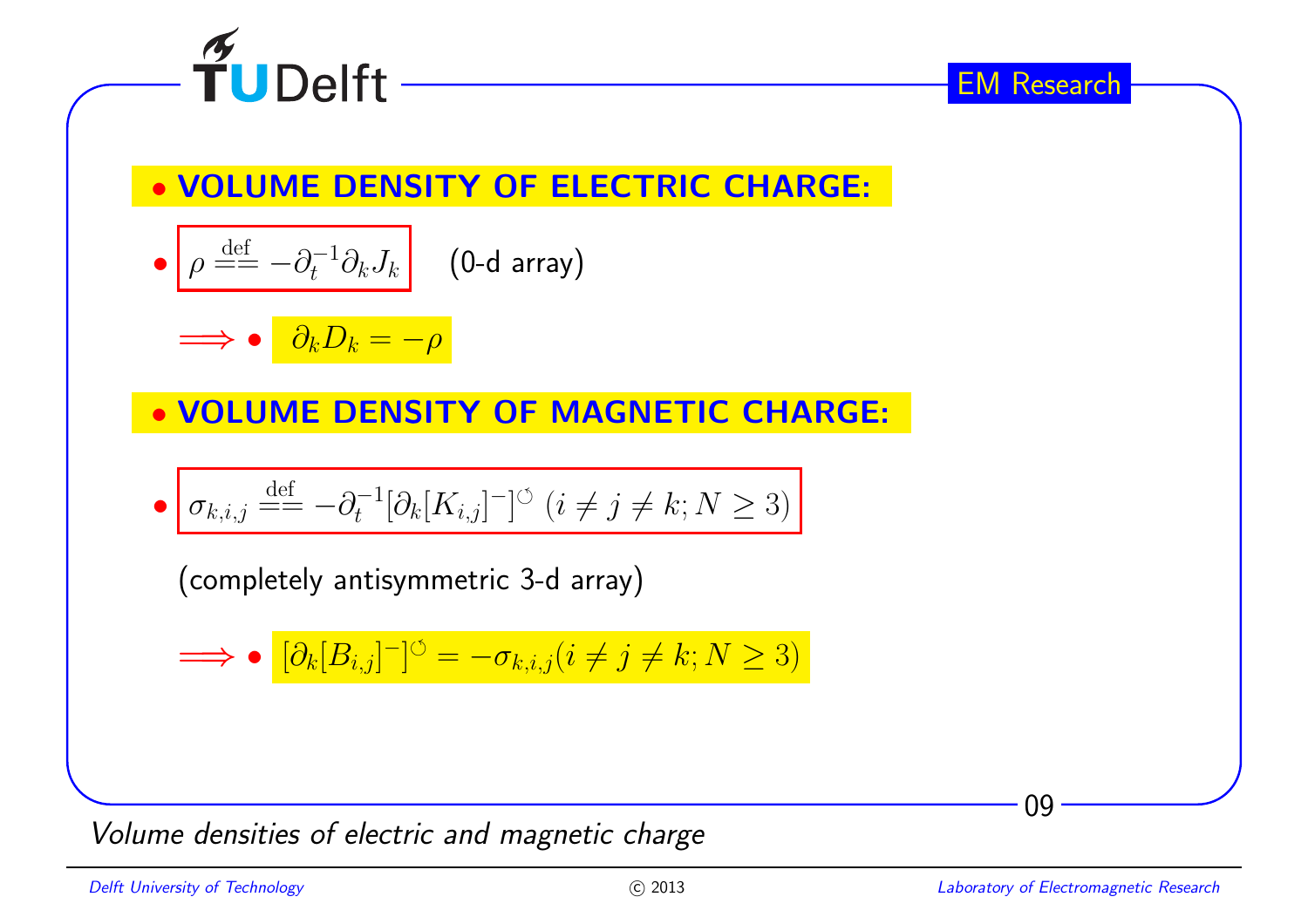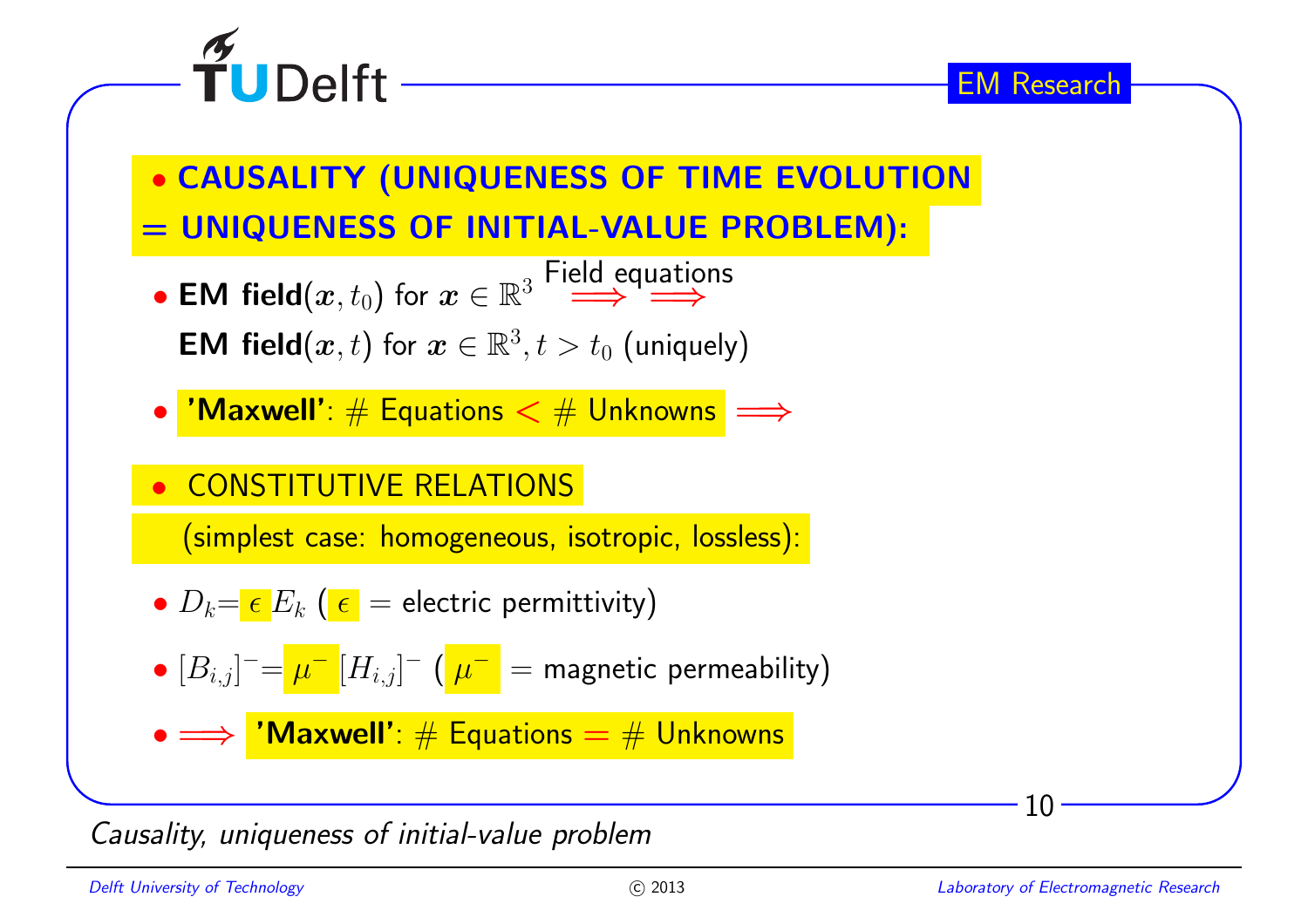

EM energy balance (local & global) (⇔ Thermodynamics)<br>————————————————————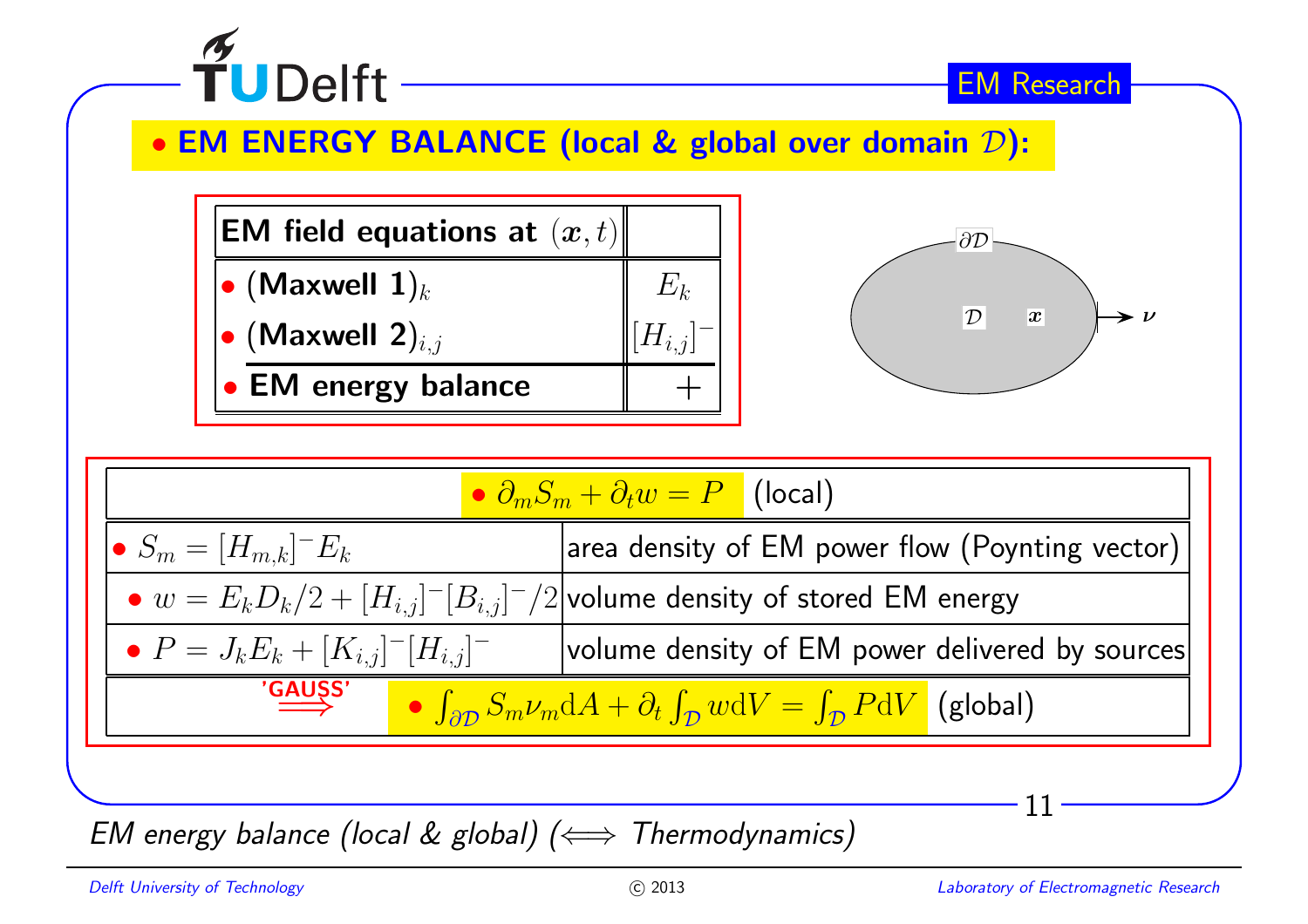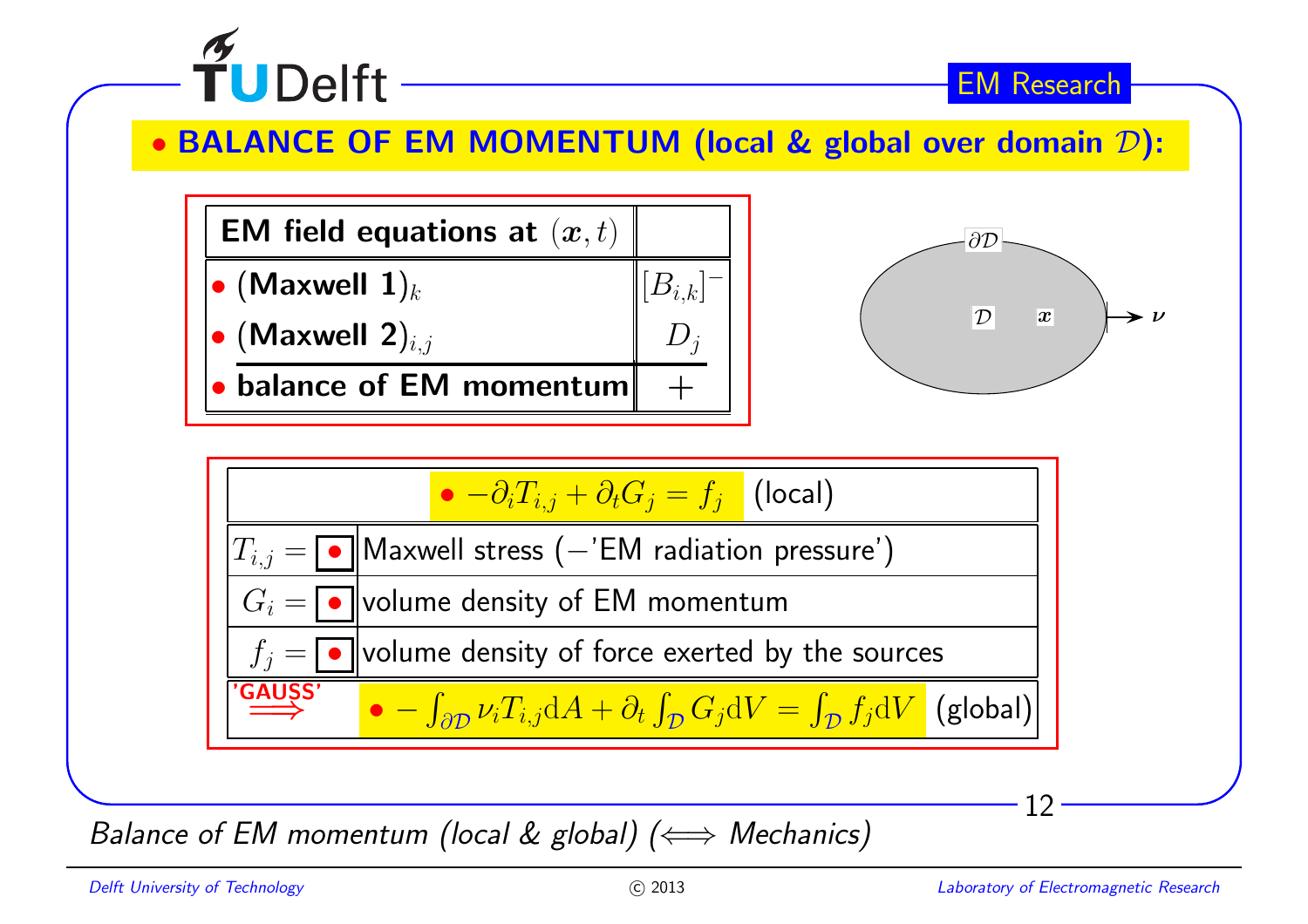

### $\bullet$ EM RADIATION FROM SOURCES:

 $\bullet$ Maxwell <sup>1</sup>

 $\bullet$ Maxwell <sup>2</sup>

• Elimination of 
$$
[H_{i,j}]^-
$$
 + use of

 $\bullet$   $\partial_k E_k = \epsilon^{-1} \partial_t^{-1} (\partial_m J_m)$  (compatibility relation)  $\implies$ 

#### $\bullet$ ELECTRIC-FIELD WAVE EQUATION:

$$
\bullet \ (\partial_m \partial_m) E_k - c^{-2} \partial_t^2 E_k = - F_k
$$

• 
$$
c = (\epsilon \mu^{-})^{-1/2}
$$
 (EM wavespeed)

$$
\bullet \boxed{F_k} = \mu^- \partial_t J_k - \epsilon^{-1} \partial_t^{-1} \partial_k (\partial_m J_m) - \partial_m [K_{m,k}]^-
$$

EM radiation from sources (homogeneous, isotropic, lossless medium)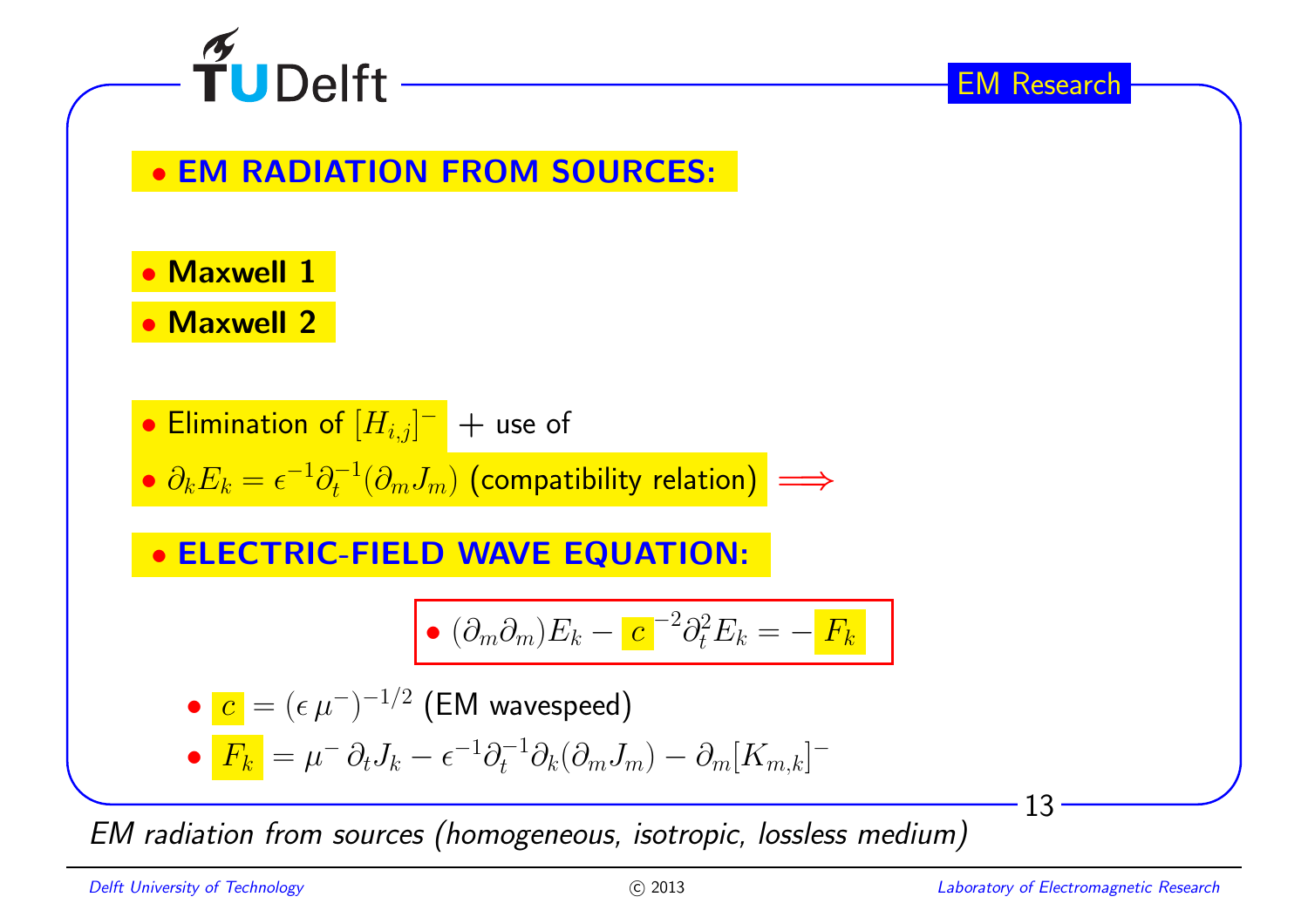

Wave equation and its solution (homogeneous medium)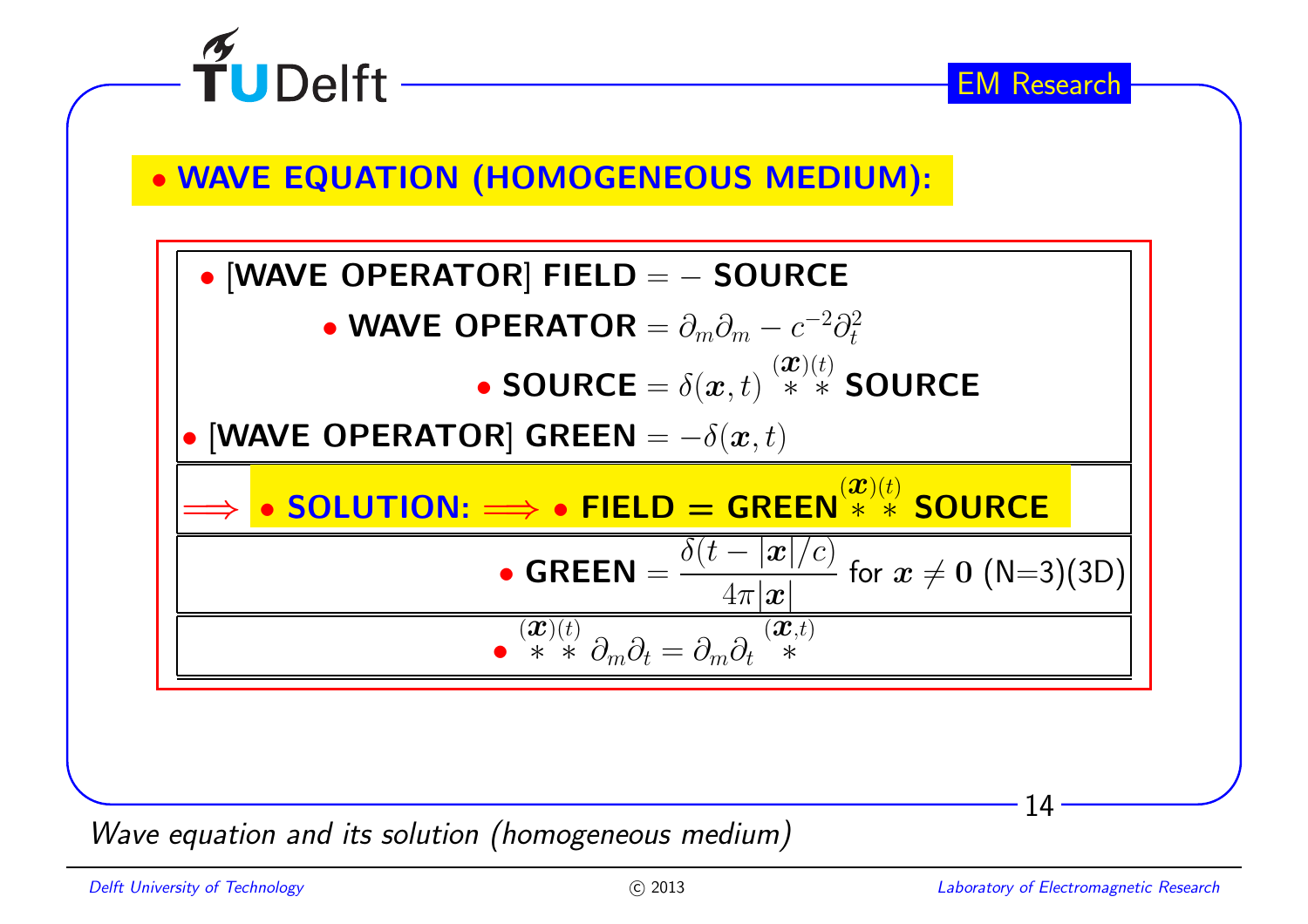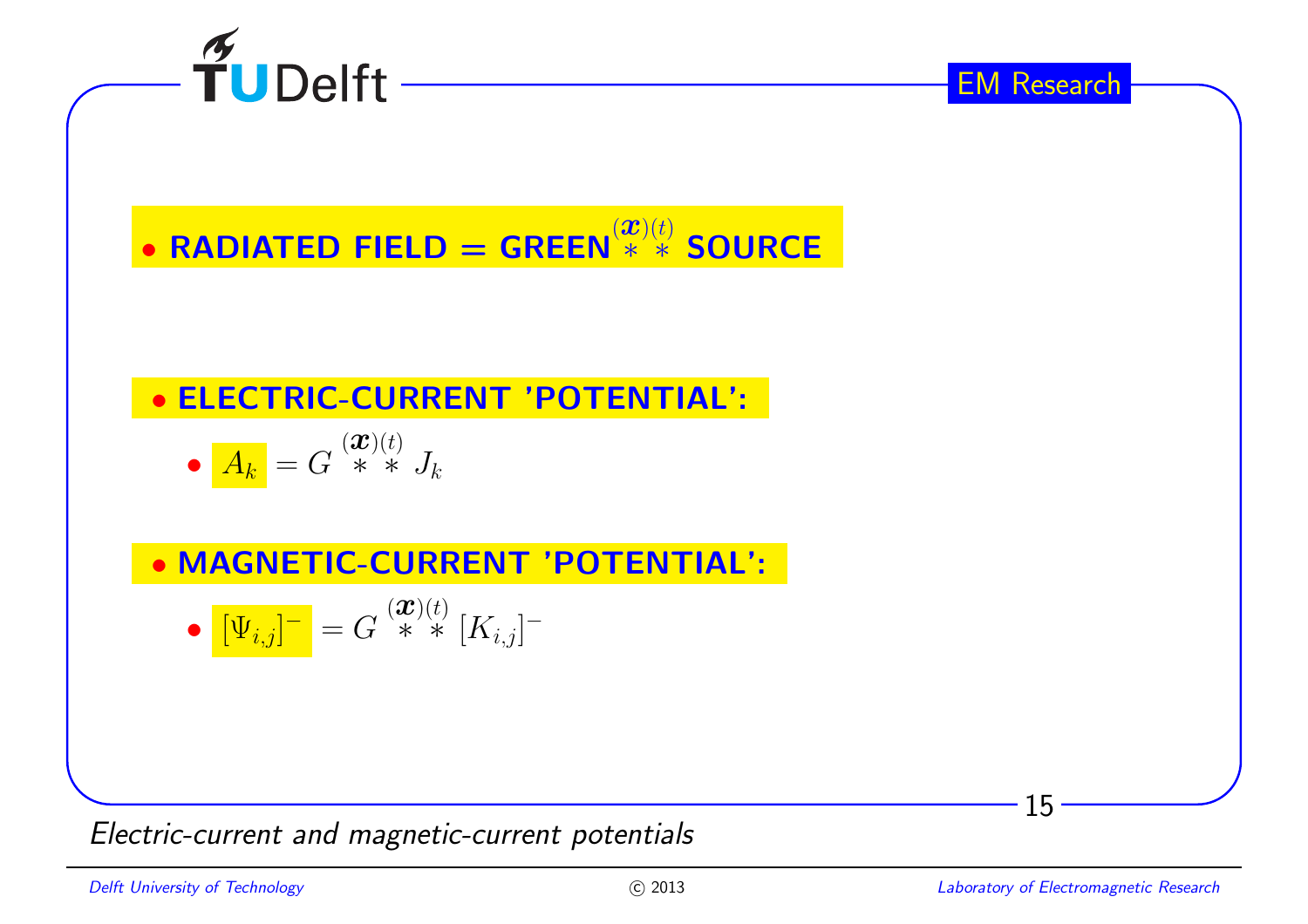

## • WAVEFIELD RECIPROCITY (interaction of two STATES):





EM Wavefield reciprocity (States<sup>A</sup> and <sup>B</sup>)

16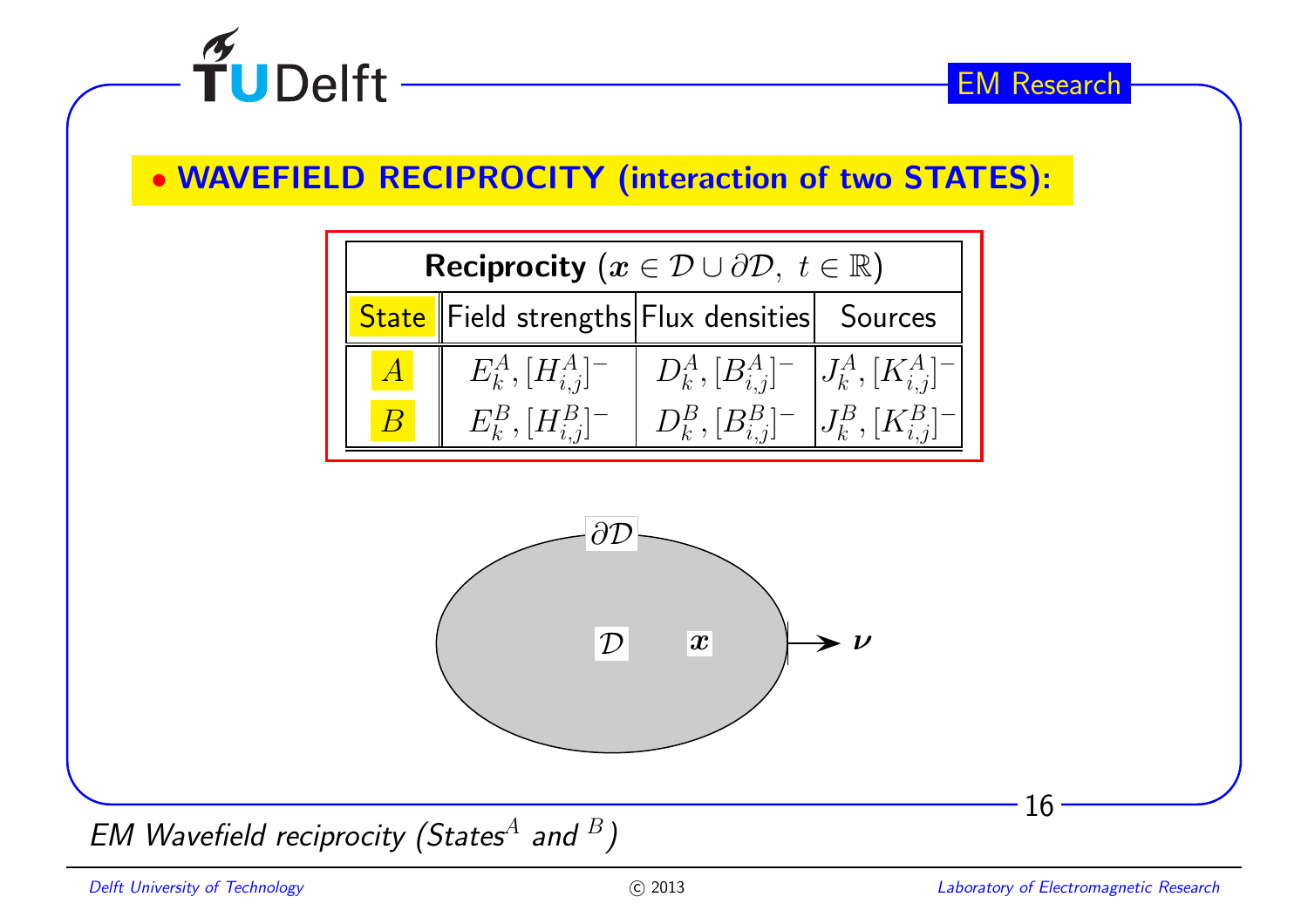

 $\bullet$ AREA DENSITY OF TIME-CONVOLUTION INTERACTION FLOW:

\n- $$
S_m^{AB}(\boldsymbol{x},t) = [H_{m,k}^A]^{-}(\boldsymbol{x},t) \stackrel{(t)}{*} E_k^B(\boldsymbol{x},t)
$$
\n- $\stackrel{(t)}{*} =$  time convolution
\n

• VOLUME DENSITY OF STORED TIME-CONVOLUTIONINTERACTION:

• 
$$
\partial_m S_m^{AB}(\boldsymbol{x}, t) = Q^{AB}(\boldsymbol{x}, t)
$$
  
\n•  $Q^{AB} = (J_k^A - \partial_t D_k^A)^{\binom{t}{k}} E_k^B + ([K_{m,k}^B]^- - \partial_t [B_{m,k}^B]^-)^{\binom{t}{k}} [H_{m,k}^A]^-$ 

 $\emph{\textbf{EM} }$  Wavefield reciprocity (local interaction States  $A$  and  $B)$ 

 $\bullet$ 

17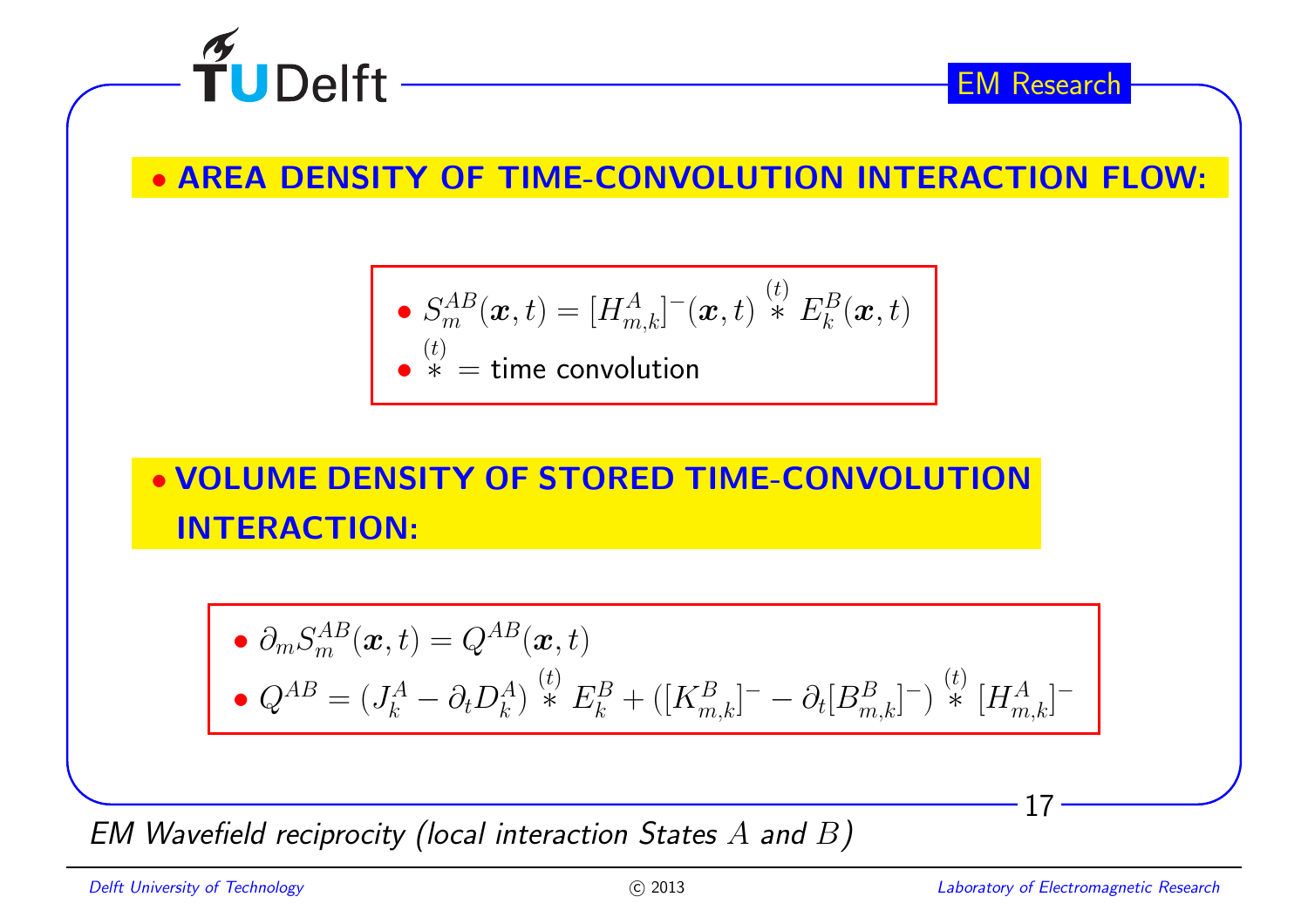

### $\bullet$ AREA DENSITY OF TIME-CORRELATION INTERACTION FLOW:

• 
$$
S_m^{AB^*}(\boldsymbol{x},t) = [H_{m,k}^A]^{-}(\boldsymbol{x},t) \stackrel{(t)}{*} E_k^{B^*}(\boldsymbol{x},t)
$$
  
• 
$$
\stackrel{(t)}{*} = \text{time convolution}
$$

• \* = time reversal 
$$
(t^* = -t, \partial_t = -\partial_t^*)
$$

## • VOLUME DENSITY OF STORED TIME-CORRELATIONINTERACTION:

• 
$$
\partial_m S_m^{AB*}(\boldsymbol{x}, t) = Q^{AB*}(\boldsymbol{x}, t)
$$
  
\n•  $Q^{AB*} = (J_k^A - \partial_t D_k^A)^{\binom{t}{k}} * E_k^{B*} + ([K_{m,k}^{B*}]^- - \partial_t [B_{m,k}^{B*}]^-)^{\binom{t}{k}} [H_{m,k}^A]^-$ 

 $\pmb{E}$ M Wavefield reciprocity (local time-correlation interaction States  $A$  and  $B^*$ )

18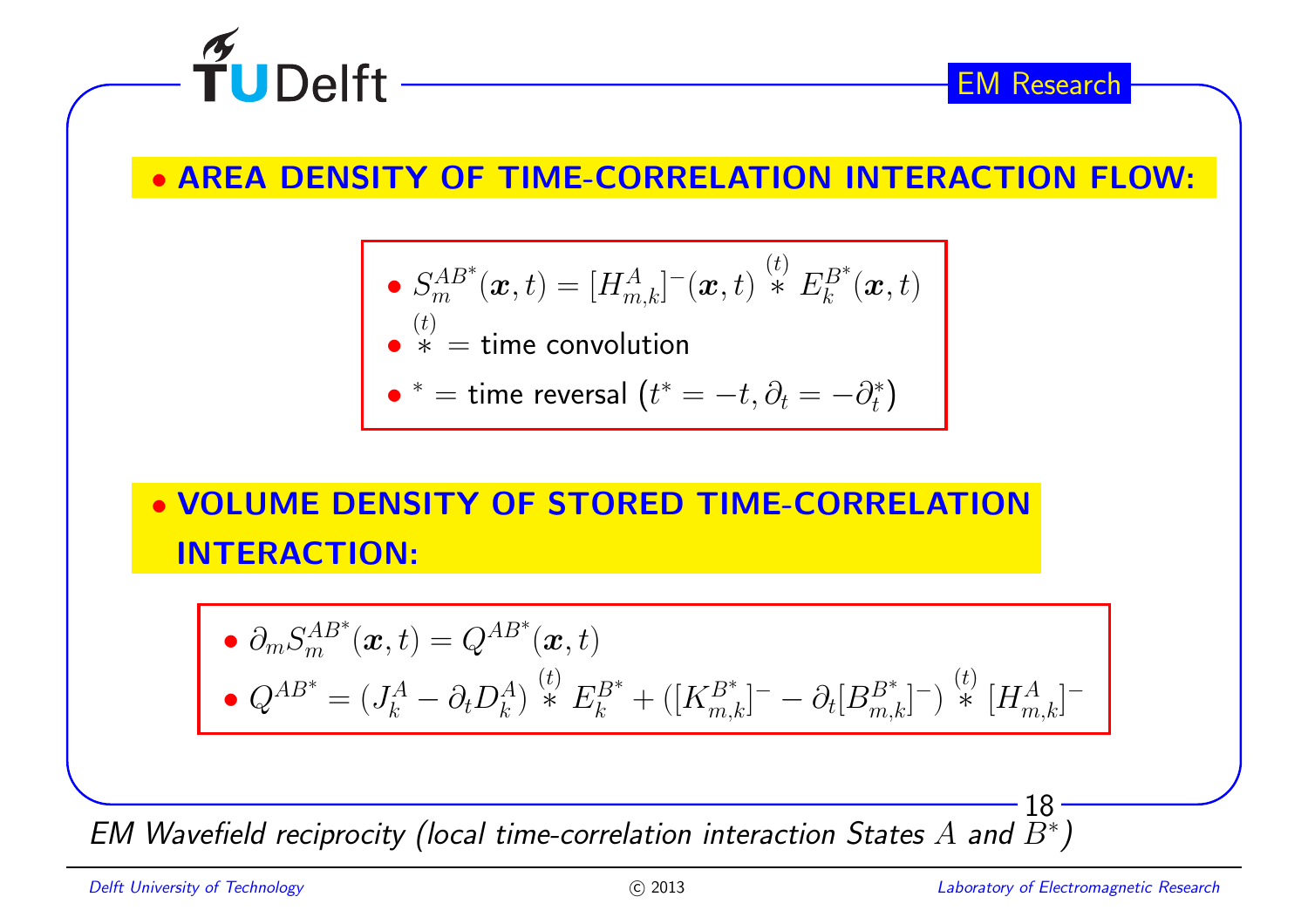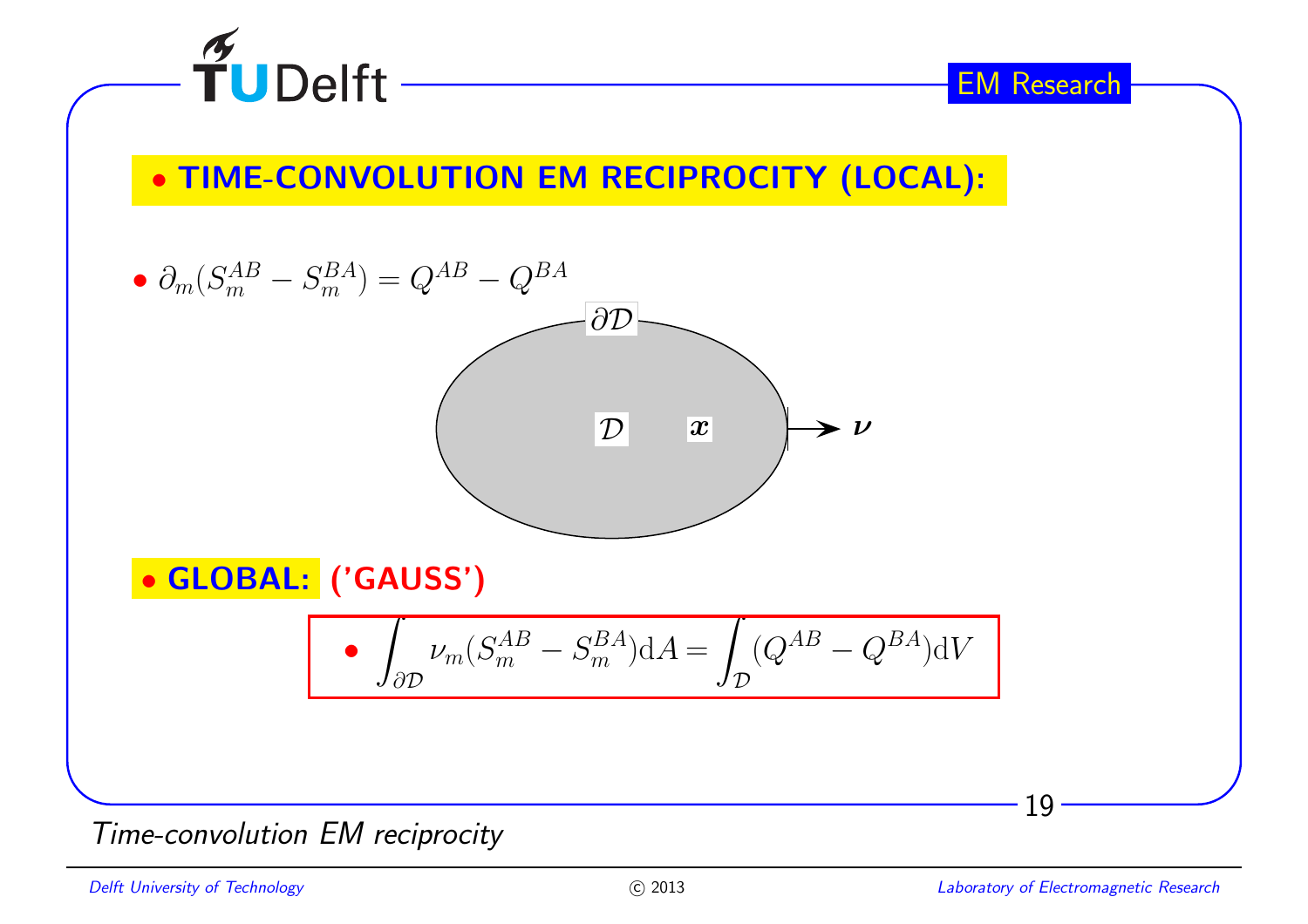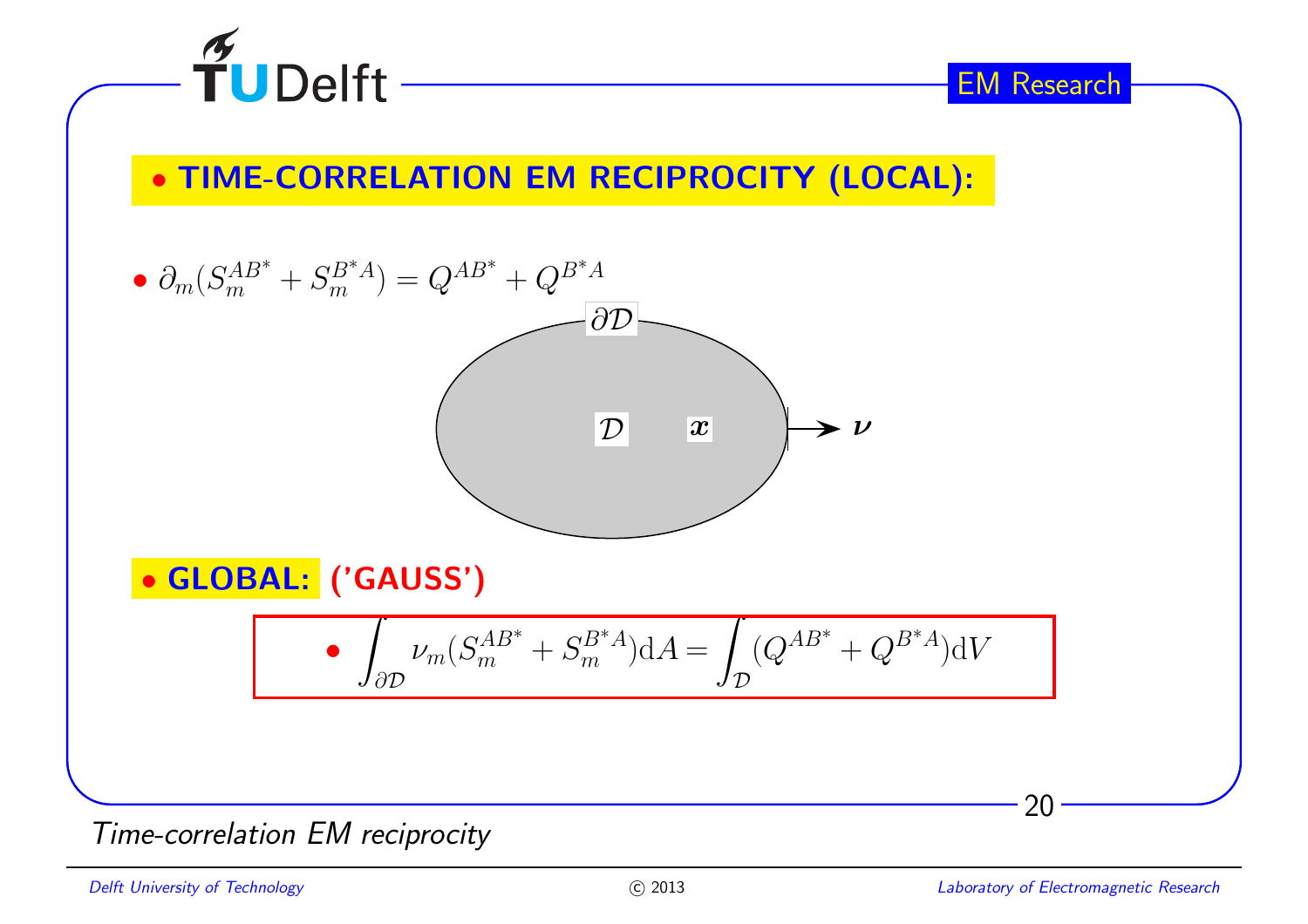

### $\bullet$ ARRAY-STRUCTURE BASED EM THEORY:

- • $\bullet$  Involves only elementary mathematics  $(\partial_m, \partial_t, \overset{(t)}{*}, \overset{(\mathcal{X})}{*}, \text{'GAUSS'})$
- $\bullet$  Does away with standard <del>VECTOR CALCULUS</del>
- Does away with the condition of RIGHT-HANDEDNESS in orientation of spatial reference frame
- $\bullet$  Reformulates the notion of the <del>'MAGNETIC MONOPOLE</del>'  $(=$  3-d array)
- Considers SpaceTime as an 'affine' space (Weyl), not <sup>a</sup> 'metric' space (Einstein) =⇒4D LORENTZ 'METRIC'

Conclusion

21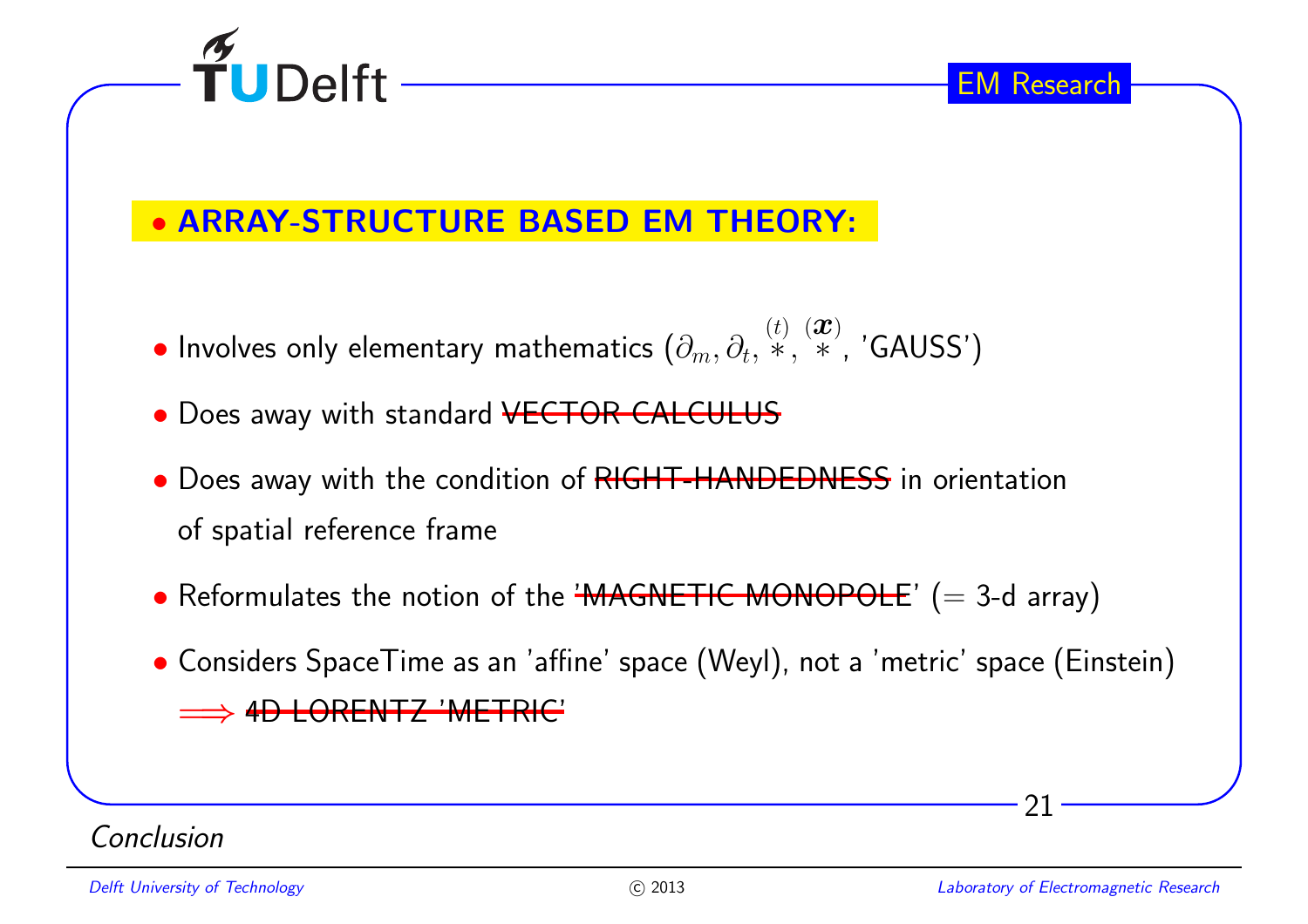



### $\bullet$ ARRAY-STRUCTURE BASED EM THEORY:

- Has implications for 'string theory' (Dirac) in quantum electrodynamics (no 'vector potential' as the basic ingredient)
- Maps straightforwardly on 'array' handling in computational electromagnetics
- Can be generalized to  $(N + 1)$ -spacetime,  $(N > 3) \Longrightarrow$  theoretical cosmology
- Yields straightforward axiomatic approac<sup>h</sup> to (special) relativity (Lorentz transformations)